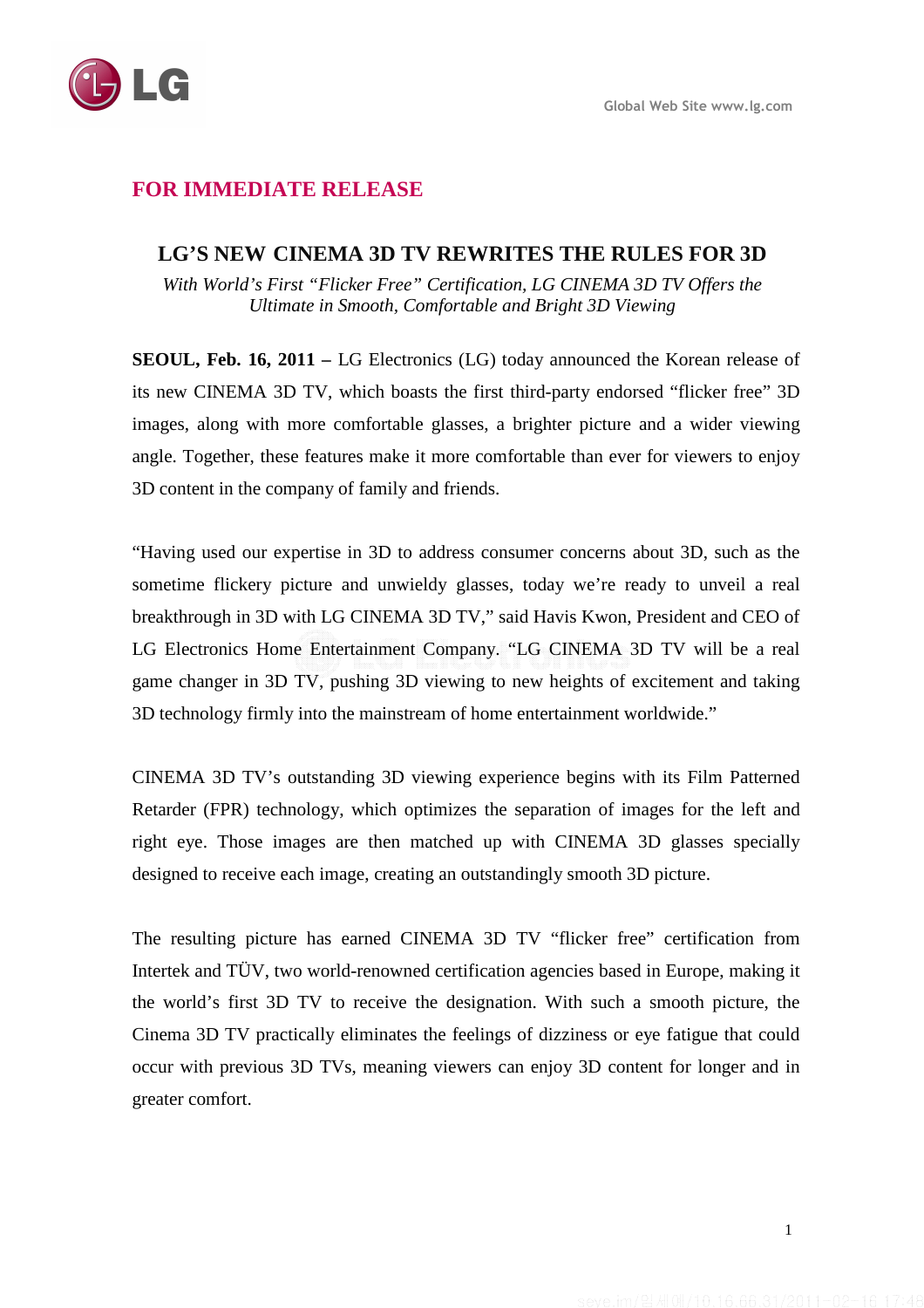

The Cinema 3D TV also comes with comfortable and lightweight 3D glasses. Tipping the scales at just 16 grams, the glasses have no electrical parts, so they are free of electromagnetic waves and never need to be recharged. And because the CINEMA 3D TV's glasses don't need to be synced or shuttered, they ensure CINEMA 3D stays entirely free of onscreen flicker.

Further ramping up the picture quality is LG's 3D Light Boost, a thin film covering the CINEMA 3D TV's screen that ensures 3D images are shown at full brightness. By counteracting any dimness that can sometimes occur with 3D content, 3D Light Boost creates brighter, clearer images for a superior 3D viewing experience.

Thanks to its wider viewing angle and flexible viewing positions, CINEMA 3D TV is ideal for watching 3D with big groups of friends or family, while sitting or lying down in practically any spot in front of the TV.

Besides superb picture quality in 2D and 3D, CINEMA 3D TV boasts all the advantages of LG's Smart TV technology. With its simple Home Dashboard and Magic Motion Remote Control, LG CINEMA 3D TV makes it easy to access a full array of premium content via top global providers, the best in locally sourced shows, and the growing range of LG Apps designed specifically for use on its Smart TVs.

Following its Korean release, LG CINEMA 3D TV will be rolled out globally from March.

## **LW5700 Specifications:**

- Light and Comfortable Glasses
- 3D Light Boost
- Wide Viewing Angle
- Smart TV
- DLNA/WiFi/DVR ready
- 2D to 3D conversion